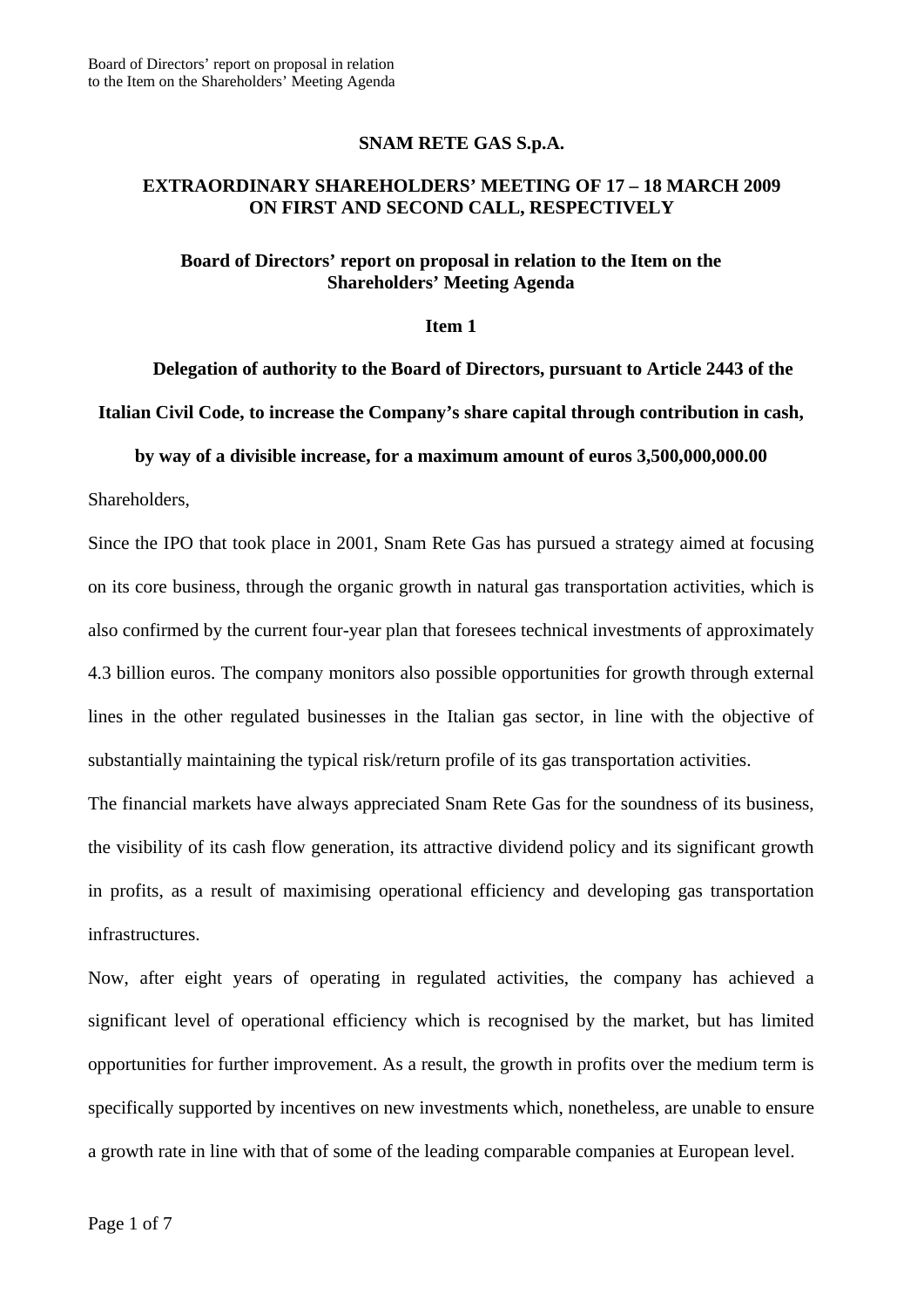That being said, Eni S.p.A. and Snam Rete Gas, within the framework of a shared strategy aimed at rationalising their regulated operations managed in Italy which, in addition to the Snam Rete Gas business, also involve Italgas S.p.A. and Stoccaggi Gas Italia S.p.A. (Stogit S.p.A.), and in consideration of the autonomy of their respective industrial activities, assessed the opportunity of transferring Eni's entire investment (100% of capital) in the two companies to Snam Rete Gas. Italgas S.p.A., together with subsidiary Napoletana Gas and associated companies (Toscana Energia, AES Torino, ACAM Gas, Umbria Distribuzione Gas, Metano Sant'Angelo Lodigiano, Metano Arcore, Metano Borgomanero and Metano Casalpusterlengo) is the leading operator in the distribution of natural gas in Italy, with over 1,200 active licences and approximately 40,000 km of pipelines.

The Authority for Electricity and Gas of Italy (the "AEEG") recently updated the regulatory framework for gas distribution for the third regulatory period (1 January 2009 – 31 December 2012), confirming a 7.6% rate of return on invested capital in real terms before taxes.

Stogit S.p.A. is the leading operator in natural gas storage in Italy. It manages eight storage fields in Lombardy, Emilia-Romagna and Abruzzo, under licence, with a total capacity of approximately 8.5 billion cubic metres available for the seasonal modulation service. In addition to the quantities of gas which are instrumental to the operation of the storage fields, Stogit owns approximately 5.1 billion cubic metres of natural gas, which is stored as strategic reserves.

The current regulatory period for storage activities, which began in April 2006, will expire on 31 March 2010. The regulatory framework shows many similarities with that for transportation activities: the value of invested capital (RAB) is defined using the revalued historical cost method and is remunerated at a real rate, before taxes, of 7.1%. Furthermore, an investment incentive system is in force, aimed at developing storage capacity, which provides a bonus of 4% on the base rate of return, for a period of 8 or 16 years, depending on the type of investment.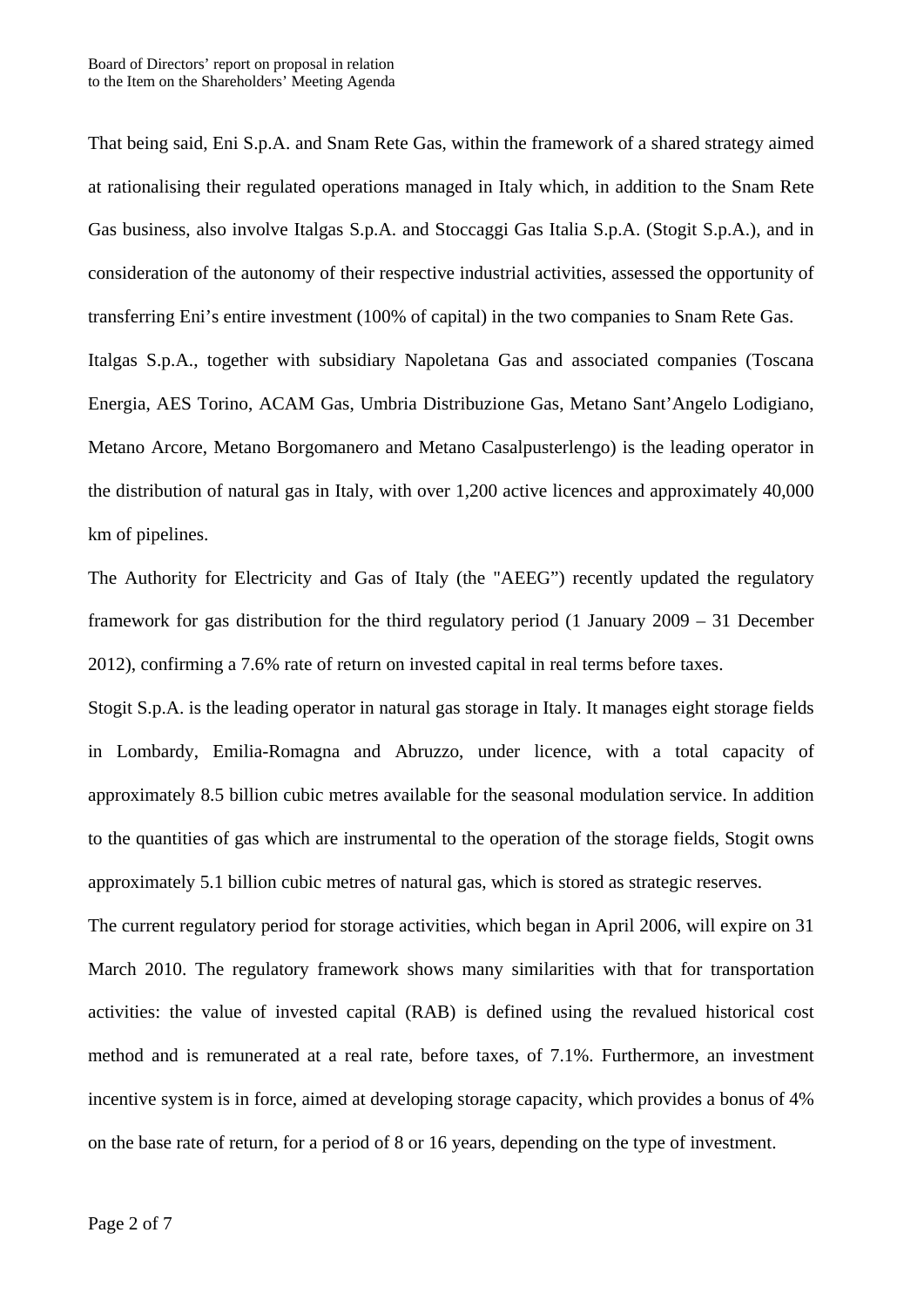Based on the framework outlined above, the Board of Directors of Snam Rete Gas approved the purchase of the shares representing the entire share capital of Italgas S.p.A. and Stogit S.p.A. from Eni.

The underlying rationale for this operation can be summarised as follows:

- 1. creation of a single, integrated operator in regulated activities in the Italian gas sector, the first one in Europe in terms of regulatory asset base (RAB);
- 2. coherence with the strategy announced by Snam Rete Gas, which includes among its goals the maintenance of the current business risk profile in consideration of the characteristics of the regulatory framework for distribution and storage activities, which present similarities with that of transportation;
- 3. potential improvements in the outlook for growth of the regulated activities managed;
- 4. mitigation of the regulatory risk perceived by the market, linked to the periodic updating of the regulatory framework by the AEEG: the presence of Snam Rete Gas in regulated businesses, currently limited to transmission and regasification of LNG, would be extended to the activities of storage and distribution;
- 5. integration of natural gas transportation, distribution and storage, which allows the company to pursue the objective of value creation for the shareholders, thanks to the generation of significant synergies;
- 6. this operation positions Snam Rete Gas as the sole player in the centre of the integrated gas system in Italy, providing benefits to all the stakeholders involved: end customers and shippers, suppliers, authorities and institutions, organisations and associations, municipalities and local communities, as well as shareholders and investors.

The prices for purchasing the entire share capital of Italgas S.p.A. and Stogit S.p.A. amount to 3,070 million euros and 1,650 million euros, respectively, for a total value of the operation of 4,720 million euros, to be paid upon the closing of the cash acquisition.

Page 3 of 7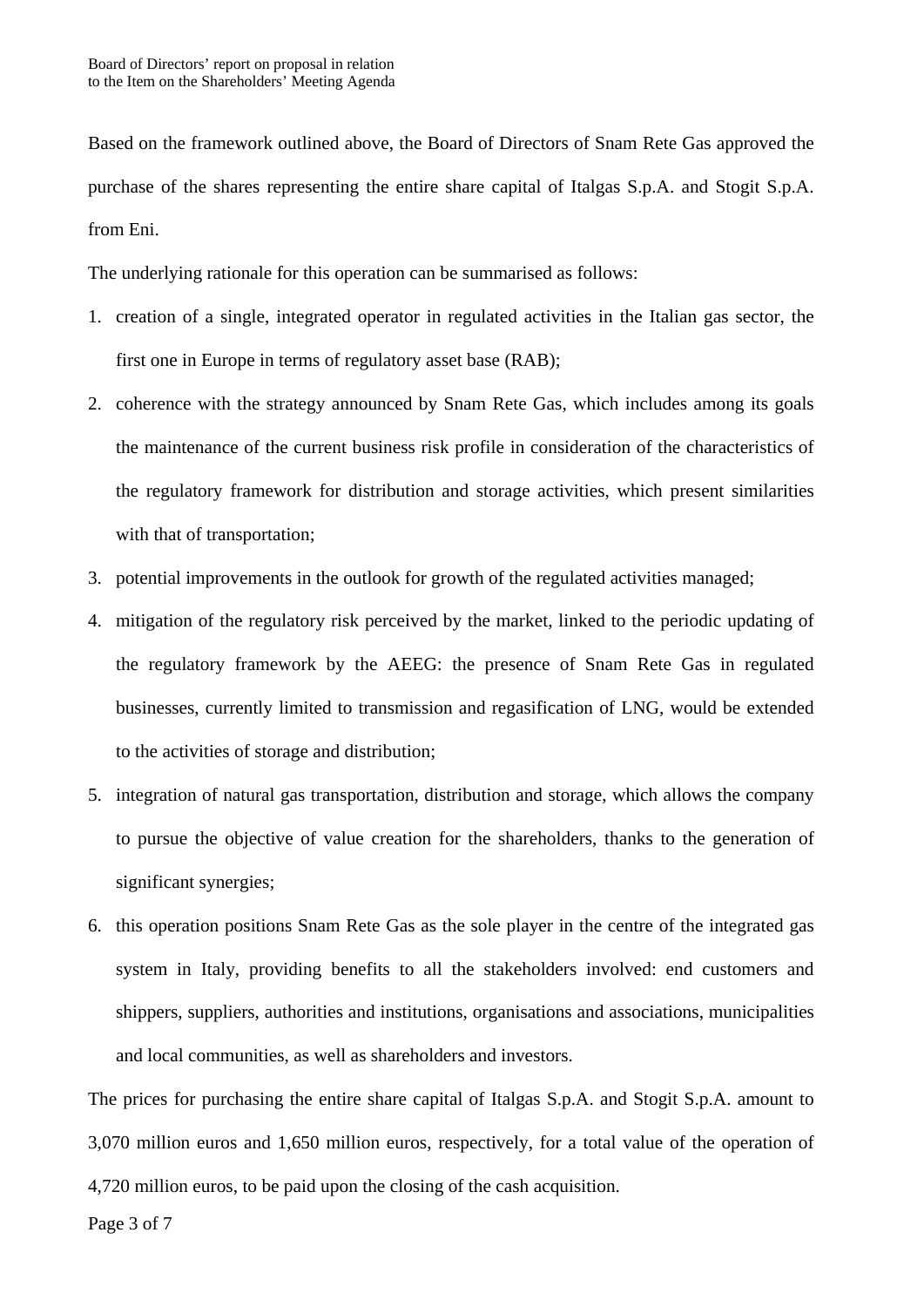Mediobanca, in the role of financial advisor of Snam Rete Gas, issued a fairness opinion in which it confirmed that the above mentioned amounts of 3,070 million euros for Italgas S.p.A. and 1,650 million euros for Stogit S.p.A. are fair in economic-financial terms.

The company intends to finance this operation in part through a share capital increase in cash, offered as an option to shareholders, and for the remaining part through a loan which, in line with the centralised group finance framework and following in-depth benchmarking analyses, will be granted by Eni for a cash amount of up to a maximum of 1,300 million euros. The terms and conditions of the loan proposed by Eni are in line with market conditions for companies with creditworthiness comparable to that of Snam Rete Gas S.p.A.

In order to execute the operation, the Board of Directors intends to submit for your approval the proposal to assign to the Board of Directors itself, pursuant to article 2443 of the Italian Civil Code, the right to increase the share capital in cash, in one or more times and in a divisible manner, on or before 31 December 2010 for a maximum amount (including any share premium) of 3,500,000,000.00 (three billion five hundred million point zero zero) euros, through the issue of ordinary shares with a nominal value of 1.00 (one point zero zero) euro each, bearing regular dividend rights. Said shares are to be offered as an option, pursuant to article 2441, paragraph 1, of the Italian Civil Code, to the entitled parties, with the widest powers for the Board of Directors to establish, in compliance with the limits set forth above, the methods, terms and conditions of the operation, including the power to set the subscription price for the shares, the amount of the share premium, the number of the newly issued shares and the related exchange ratio.

The delegation of authority pursuant to article 2443 of the Italian Civil Code aims at assuring the Board of Directors the required flexibility and prompt ability to execute said capital increase for the purposes set forth above, in a market characterised by uncertainty and volatility.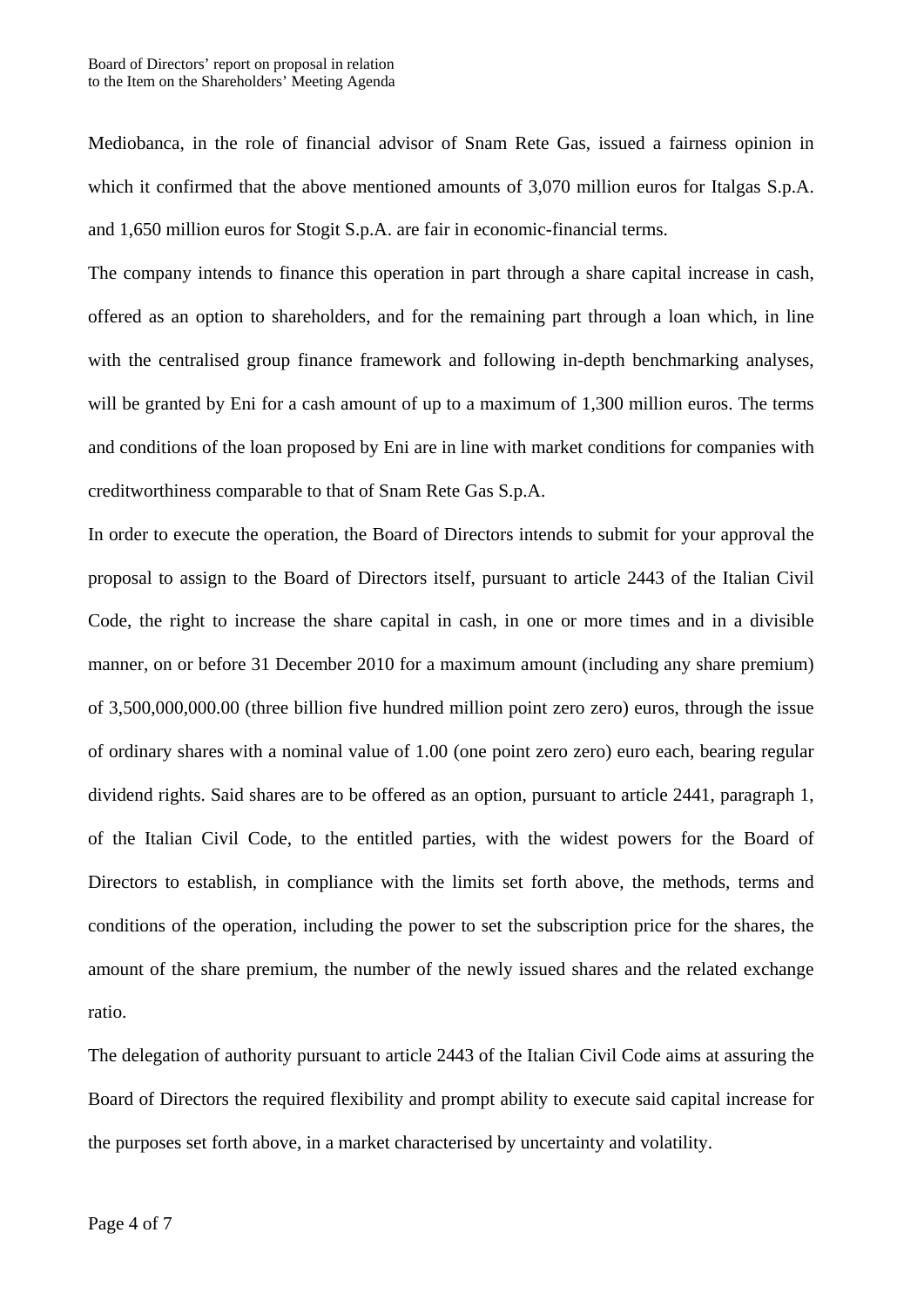In this regard, it is currently foreseen that the Board of Directors will shortly use said delegation of authority – once granted – to execute the offer of the shares to be issued, presumably by July 2009, subject to market conditions and the receipt of the required regulatory authorisations and, in any event, after the date of payment of the balance of dividends for Financial Year 2008.

The shareholder Eni S.p.A. has undertaken an irrevocable commitment to fully subscribe the entire portion of the share capital increase pertaining to it.

The remaining portion will be offered to the other shareholders with the assistance of an underwriting syndicate promoted, coordinated and directed by Mediobanca – Banca di Credito Finanziario, in the roles of Global Coordinator and Bookrunner for the share capital increase. Mediobanca has already committed to underwrite the unsubscribed issued shares. The underwriting commitment of Mediobanca – Banca di Credito Finanziario S.p.A. sets forth terms and conditions for this type of operation.

# Shareholders,

You are invited to:

assign the Board of Directors, pursuant to article 2443 of the Italian Civil Code, the power of increasing the company's share capital in cash, to be executed in one or more times and in a divisible manner, on or before 31 December 2010, for a maximum amount, including any share premium, of 3,500,000,000.00 (three billion five hundred million point zero zero) euros, through the issue of ordinary shares with a nominal value of 1.00 (one point zero zero) euro each, bearing regular dividend rights. Said shares shall be offered, pursuant to article 2441, paragraph 1 of the Italian Civil Code, to the entitled parties, with the widest powers for the Board of Directors to establish, in compliance with the limits set forth above, the terms and conditions of the operation, including the power to set the subscription price for the shares, the amount of share premium, the number of the shares to be issued and the related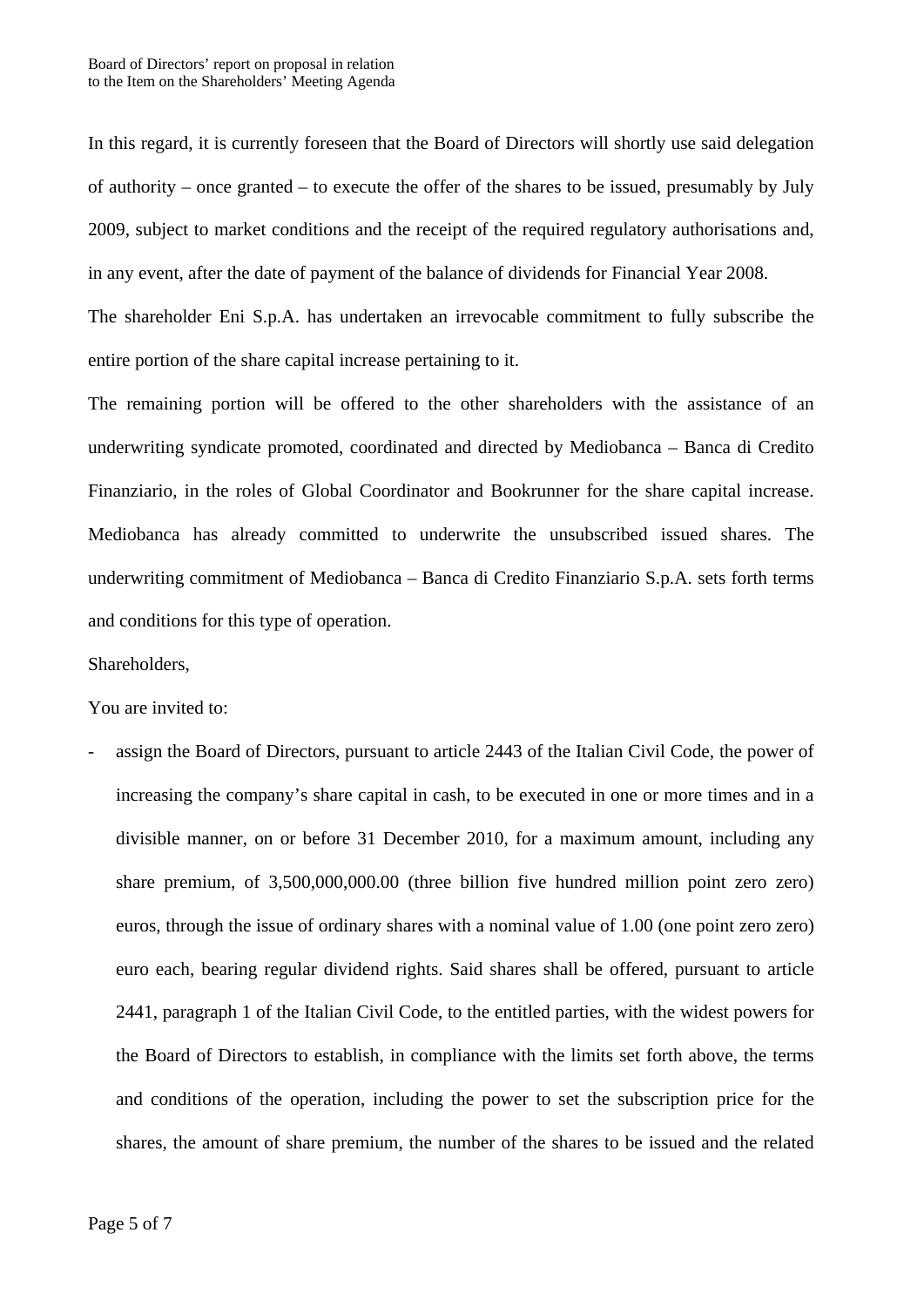exchange ratio, as well as to carry out the fulfilments required by current legislation in force

on the matter.

- consequently amend Article 5 of the By-laws as follows:

# **CURRENT TEXT**

## ARTICLE<sub>5</sub>

The Company's share capital is 1,956,445,600.00 (one billion, nine hundred fiftysix million, four hundred and forty-five thousand, six hundred point zero zero) euro divided into 1,956,445,600 (one billion, nine hundred fifty- six million, four hundred and forty-five thousand, six hundred) shares, nominal value 1.00 (one point zero zero) euro each.

Share capital increases in kind and through assignment of credits are allowed.

The Company may issue shares, including special categories, to allocate for free as per Article 2349 of the Civil Code.

# **PROPOSED TEXT**

## ARTICLE<sub>5</sub>

 The Company's share capital is 1,956,445,600.00 (one billion, nine hundred fiftysix million, four hundred and forty-five thousand, six hundred point zero zero) euro divided into 1,956,445,600 (one billion, nine hundred fifty- six million, four hundred and forty-five thousand, six hundred) shares, nominal value 1.00 (one point zero zero) euro each.

The Extraordinary Shareholders' Meeting of …. March 2009 assigned the Board of Directors, pursuant to article 2443 of the Italian Civil Code, the right to increase the share capital in cash, in one or more times and in a divisible manner, on or before 31 December 2010 for a maximum amount, including any share premium, of 3,500,000,000.00 (three billion five hundred million point zero zero) euro, through the issue of ordinary shares with a nominal value of 1.00 (one point zero zero) euro each, bearing regular dividend rights. Said shares shall be offered, pursuant to article 2441, paragraph 1 of the Italian Civil Code, to the entitled parties, with the widest powers for the Board of Directors to establish, in compliance with the limits set forth above, the terms and conditions of the operation, including the power to set the subscription price for the shares, the amount of the share premium, the number of the shares to be issued and the related exchange ratio, as well as to carry out the fulfilments required by the current legislation in force on the matter.

Share capital increases in kind and through assignment of credits are allowed.

The Company may issue shares, including special categories, to allocate for free as per Article 2349 of the Civil Code.